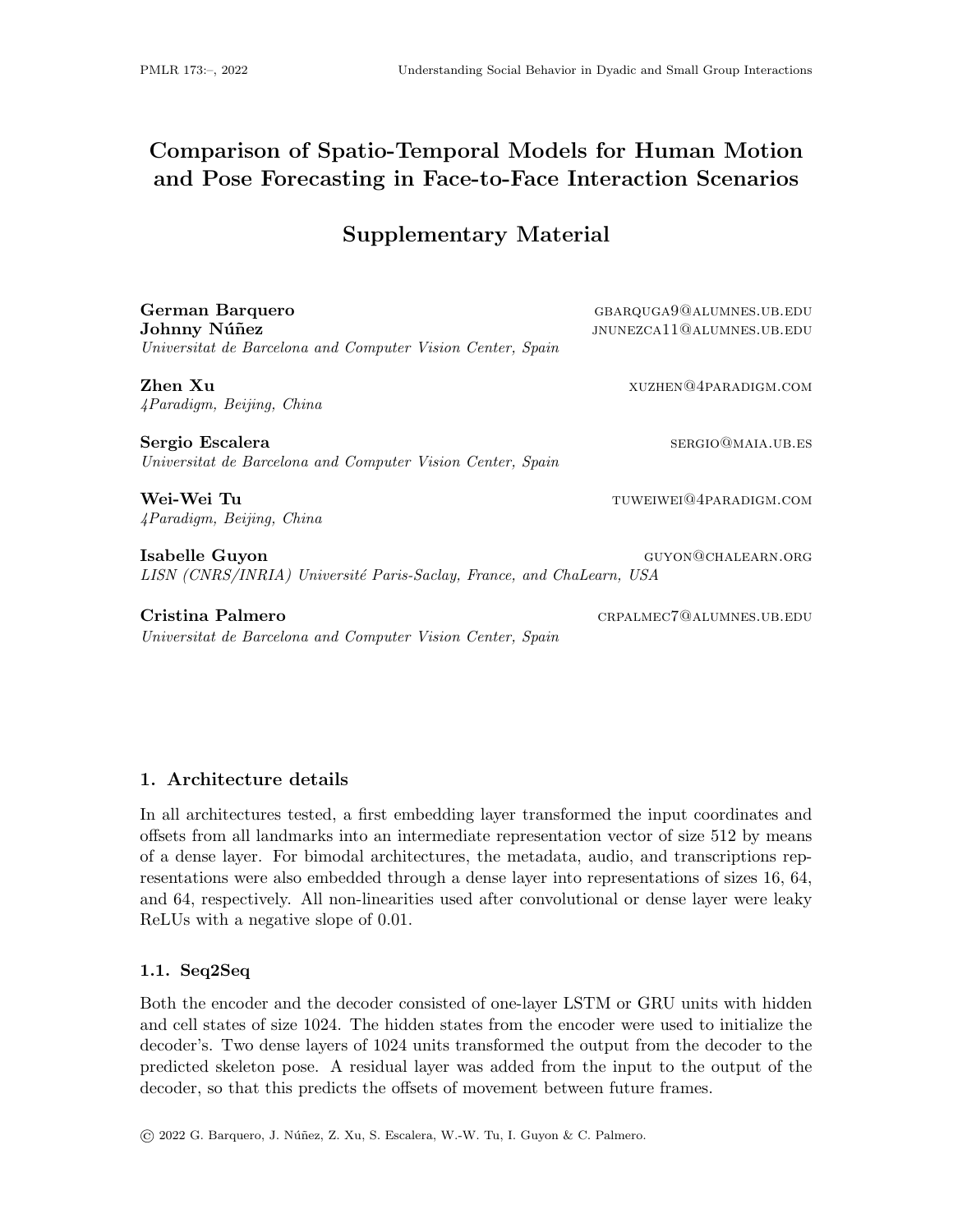#### 1.2. TCN

Causal dilated temporal convolutions without padding transformed the embeddings of the sequence of  $N$  observed skeletons to a single vector whose receptive field was the whole observed window of skeletons. This was done by means of five sequential blocks of two temporal convolution: one with dilation factor  $D$ , and kernel size  $K$  (no padding), and another with dilation factor 1 and kernel size 1 (no padding). The K value was set to 2 for all blocks, and the  $D$  was set to 1, 3, 9, 27, and 59 for the five blocks, respectively. The decoder consisted of a one-layer GRU or LSTM unit followed by two dense layers with 1024 and 512 units, respectively. The same residual layer as the one used in the Seq2Seq method was implemented.

#### 1.3. STGNN

A total of three blocks were used. Each block consisted of a temporal layer and spatial layer. In the temporal layer, TCN with inception-like kernel set to 2, 3, 9, 11 was used. In the spatial layer, a mixhop graph neural network of maximum neighbour order 2 was used. The graph structure was parametrized by an embedding of dimension 40. A residual connection was used. A final skip convolution connecting each output of TCN, raw input, output was implemented. The TCN channel, residual channel, graph channel, and skip channel were of sizes 32, 32, 32, 64, respectively. A final MLP converted the intermediate vector of size 128 channels into the final output.

#### 1.4. Transformer

For the spatio-temporal model, the backbone from [Zheng et al.](#page-1-0) [\(2021\)](#page-1-0) was used. The depth of the transformer was set to 4, the number of heads to 8, and the dropout value for the stochastic depth was set to 0.2. No dropout was applied for the attention mechanism. The output of the learnt weighted averaging layer was used as initial hidden state of a onelayered GRU decoder unit. The details of the GRU decoder are equal to those from the TCN model. For the temporal model, the spatial attention was removed.

#### 2. Unimodal results for face, body, and hands

In this section, we present the evaluation of the unimodal architectures with metrics computed for each part of the body, see Tables [1,](#page-2-0) [2](#page-2-1) and [3.](#page-3-0) We can observe a significant higher accuracy for face and body behavior forecasting than for hands, which move with considerably faster motion  $(\Delta=0.31/0.65/1.33 \text{ px}/\text{frame}$  for body/face/hands, in average).

#### References

<span id="page-1-0"></span>Ce Zheng, Sijie Zhu, Matias Mendieta, Taojiannan Yang, Chen Chen, and Zhengming Ding. 3d human pose estimation with spatial and temporal transformers. In Proceedings of the IEEE/CVF International Conference on Computer Vision, pages 11656–11665, 2021.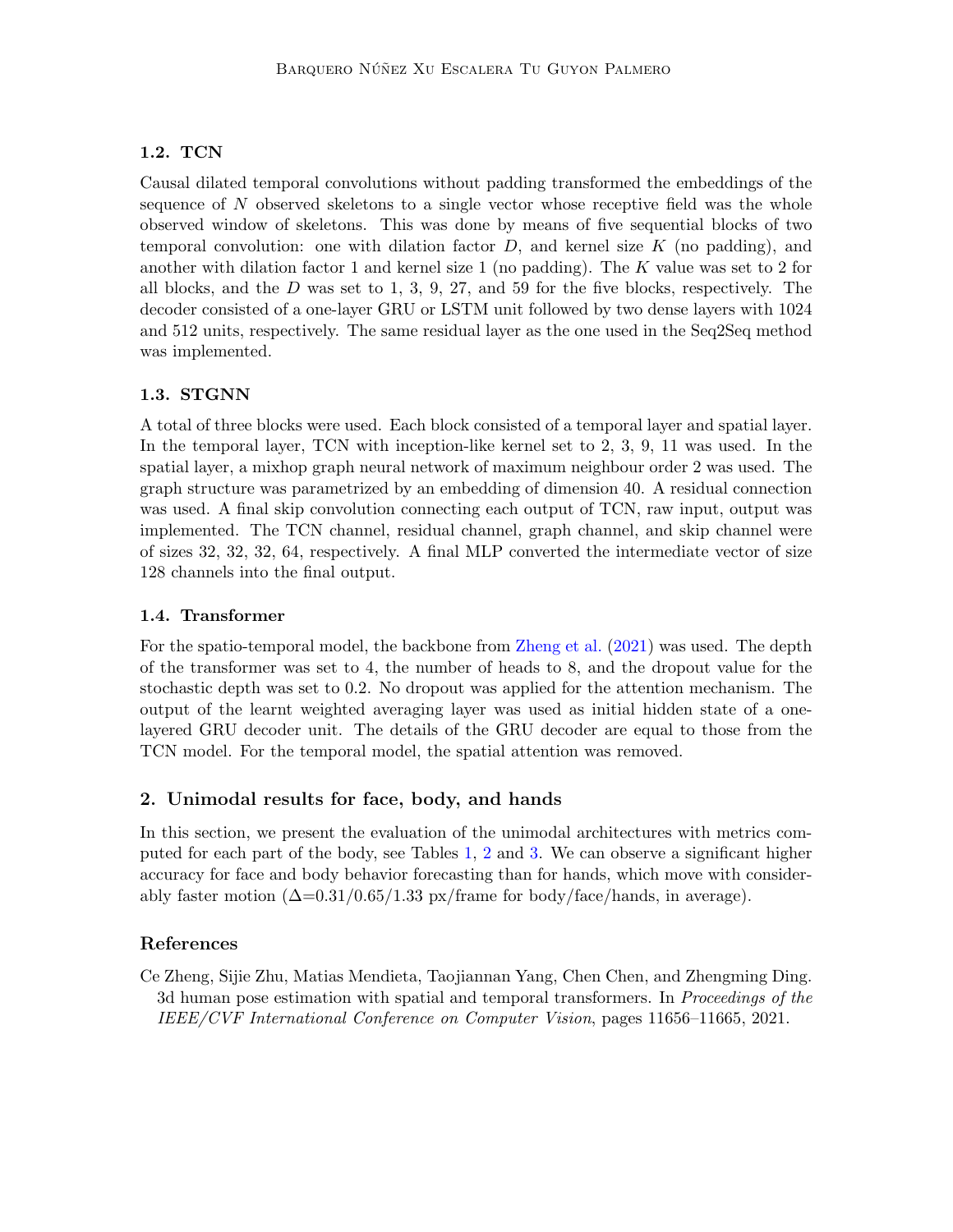|                      | MPJPE | ST   | MТ    | LT    | <b>FDE</b> | Δ    | $\Delta_{ST}$ | $\Delta_{MT}$ | $\Delta_{LT}$ |
|----------------------|-------|------|-------|-------|------------|------|---------------|---------------|---------------|
| Ground truth         |       |      |       |       |            | 0.65 | 0.62          | 0.66          | 0.67          |
| Zero-velocity        | 13.29 | 4.35 | 11.99 | 17.65 | 18.80      | 0.00 | 0.00          | 0.00          | 0.00          |
| LinearProp           | 25.41 | 4.67 | 18.48 | 37.86 | 48.22      | 0.54 | 0.54          | 0.54          | 0.54          |
| RTOMean              | 13.63 | 4.68 | 12.41 | 17.95 | 19.29      | 0.16 | 0.16          | 0.16          | 0.16          |
| RTOMean <sub>L</sub> | 13.58 | 4.67 | 12.37 | 17.86 | 19.15      | 0.17 | 0.17          | 0.17          | 0.17          |
| Seq2Seq $w /$ LSTM   | 13.05 | 4.22 | 11.87 | 17.30 | 18.43      | 0.05 | 0.10          | 0.04          | 0.04          |
| Seq2Seq $w/$ GRU     | 12.85 | 4.14 | 11.68 | 17.04 | 18.19      | 0.06 | 0.11          | 0.04          | 0.05          |
| $TCN + LSTM$         | 13.14 | 3.85 | 11.63 | 17.76 | 19.78      | 0.12 | 0.15          | 0.07          | 0.15          |
| $TCN + GRU$          | 13.14 | 3.84 | 11.52 | 17.82 | 20.15      | 0.13 | 0.18          | 0.07          | 0.15          |
| $TCN + MLP$          | 13.05 | 4.04 | 11.76 | 17.42 | 18.75      | 0.06 | 0.12          | 0.05          | 0.05          |
| <b>STGNN</b>         | 12.75 | 3.65 | 11.42 | 17.19 | 18.65      | 0.14 | 0.21          | 0.13          | 0.12          |
| Transformer_T        | 12.77 | 3.74 | 11.33 | 17.25 | 19.08      | 0.12 | 0.21          | 0.09          | 0.10          |
| Transformer_ST       | 12.70 | 3.68 | 11.35 | 17.12 | 18.58      | 0.10 | 0.20          | 0.09          | 0.07          |

<span id="page-2-0"></span>Table 1: Performance of the short-term models for face behavior forecasting.

|                      | MPJPE | ST   | MТ   | LT    | <b>FDE</b> | Δ    | $\Delta_{ST}$ | $\Delta_{MT}$ | $\Delta_{LT}$ |
|----------------------|-------|------|------|-------|------------|------|---------------|---------------|---------------|
| Ground truth         |       |      |      |       | L          | 0.31 | 0.29          | 0.32          | 0.31          |
| Zero-velocity        | 5.82  | 2.07 | 5.20 | 7.69  | 8.42       | 0.00 | 0.00          | 0.00          | 0.00          |
| LinearProp           | 10.73 | 2.82 | 8.27 | 15.37 | 19.00      | 0.18 | 0.18          | 0.18          | 0.18          |
| RTOMean              | 6.28  | 2.22 | 5.52 | 8.37  | 9.32       | 0.04 | 0.04          | 0.04          | 0.04          |
| RTOMean <sub>L</sub> | 6.41  | 2.30 | 5.61 | 8.54  | 9.52       | 0.08 | 0.08          | 0.08          | 0.08          |
| Seq2Seq $w /$ LSTM   | 5.83  | 2.04 | 5.23 | 7.72  | 8.41       | 0.02 | 0.06          | 0.01          | 0.01          |
| Seq2Seq $w/$ GRU     | 5.80  | 1.99 | 5.17 | 7.70  | 8.41       | 0.03 | 0.06          | 0.02          | 0.02          |
| $TCN + LSTM$         | 6.01  | 1.99 | 5.12 | 8.16  | 9.61       | 0.06 | 0.07          | 0.03          | 0.08          |
| $TCN + GRU$          | 6.01  | 1.98 | 5.14 | 8.15  | 9.60       | 0.07 | 0.08          | 0.03          | 0.09          |
| $TCN + MLP$          | 5.81  | 2.01 | 5.17 | 7.71  | 8.45       | 0.03 | 0.06          | 0.02          | 0.02          |
| <b>STGNN</b>         | 5.85  | 1.99 | 5.16 | 7.80  | 8.64       | 0.04 | 0.07          | 0.03          | 0.04          |
| Transformer_T        | 5.80  | 2.02 | 5.11 | 7.72  | 8.55       | 0.04 | 0.09          | 0.03          | 0.03          |
| Transformer_ST       | 5.78  | 1.99 | 5.13 | 7.68  | 8.34       | 0.03 | 0.09          | 0.02          | 0.01          |

<span id="page-2-1"></span>Table 2: Performance of the short-term models for upper body behavior forecasting.